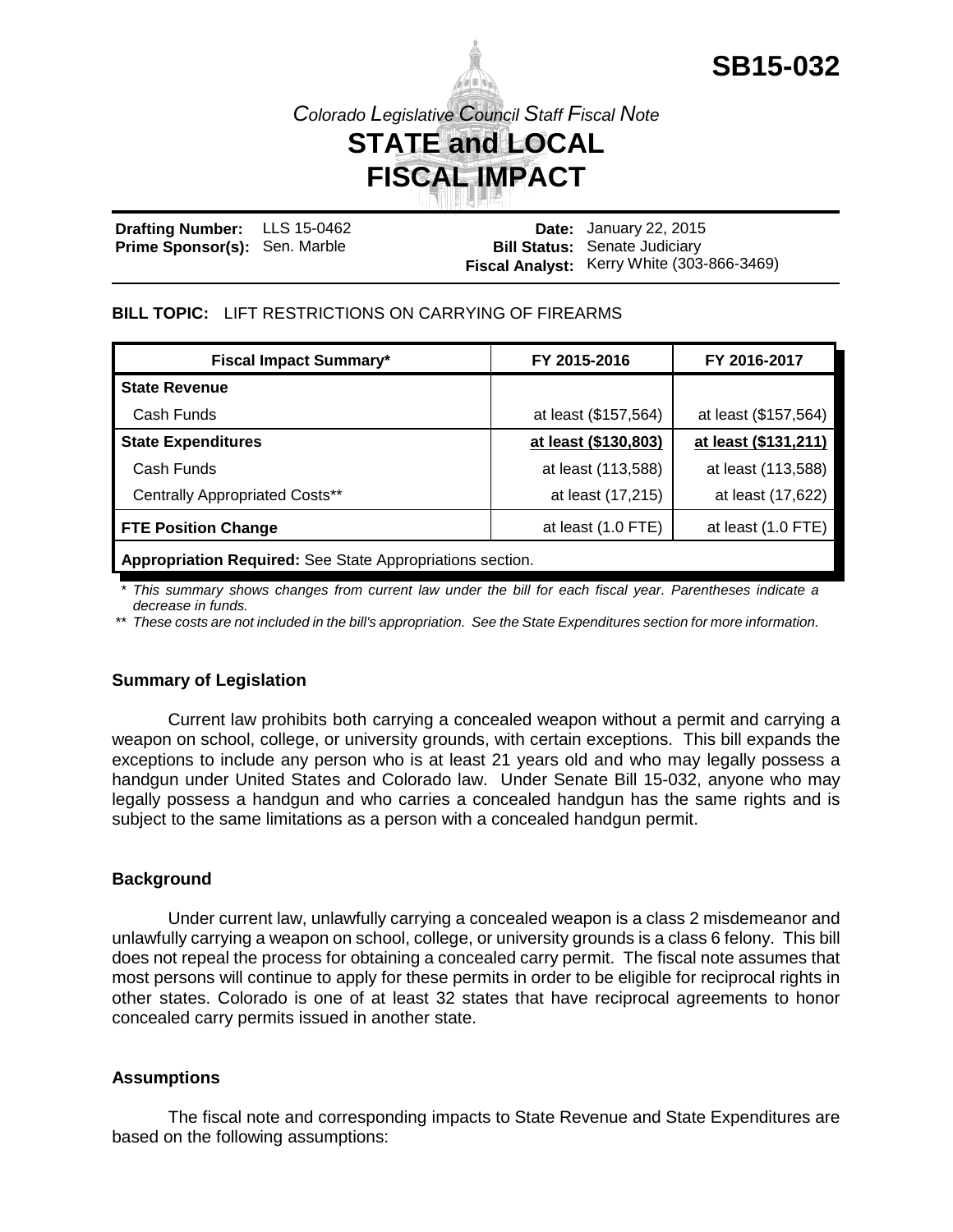- at least 10 percent of persons with existing concealed carry permits will choose not to apply for or renew permits; and
- implementation of the bill will begin July 1, 2015.

### **State Revenue**

Beginning in FY 2015-16, this bill will reduce state revenue by at least \$157,564 cash funds per year. New applicants pay a fee of \$52.50 for a concealed carry permit, which includes \$13 for the permit and \$39.50 for a fingerprint background check. Renewal applicants are not required to undergo a fingerprint background check and only pay the \$13 fee. Based on 2014 data, the fiscal note assumes a reduction of at least 2,529 new applications and 1,907 renewal applications.

### **State Expenditures**

This bill will reduce state cash fund expenditures in the Department of Public Safety by at least \$130,803 and 1.0 FTE in FY 2015-16 and by at least \$131,210 and 1.0 FTE in FY 2016-17. Table 1 and the discussion that follows discuss the reductions in costs.

| Table 1. Reduction in Expenditures Under SB15-032  |             |             |  |  |
|----------------------------------------------------|-------------|-------------|--|--|
| <b>Cost Components</b>                             | FY 2015-16  | FY 2016-17  |  |  |
| <b>Personal Services</b>                           | (\$45,974)  | (\$45,974)  |  |  |
| <b>FTE</b>                                         | $(1.0$ FTE) | $(1.0$ FTE) |  |  |
| <b>Operating Expenses and Capital Outlay Costs</b> | (950)       | (950)       |  |  |
| <b>Fingerprint Background Check Costs</b>          | (66, 664)   | (66,664)    |  |  |
| Centrally Appropriated Costs*                      | (17, 215)   | (17,622)    |  |  |
| <b>TOTAL</b>                                       | (\$130,803) | (\$131,210) |  |  |

*\* Centrally appropriated costs are not included in the bill's appropriation.*

*Personal services and operating costs.* This bill will reduce workload for processing concealed carry permits and the portion of those requests that also require a fingerprint background check. Associated operating costs equal to 1.0 FTE are also reduced.

**Fingerprint background check costs.** New concealed carry permit applicants are required to undergo a fingerprint background check. Reduced costs per applicant include a \$17.25 fee paid to the federal government to access federal databases, a \$0.58 fee in postage costs, an \$0.88 fee to access the Colorado Crime Information Center, and a \$7.65 fee to process and store images in the Automated Fingerprint Identification System.

*Centrally appropriated costs.* Pursuant to a Joint Budget Committee policy, certain costs associated with this bill are addressed through the annual budget process and centrally appropriated in the Long Bill or supplemental appropriations bills, rather than in this bill. The centrally appropriated costs subject to this policy are estimated in the fiscal note for informational purposes and summarized in Table 2.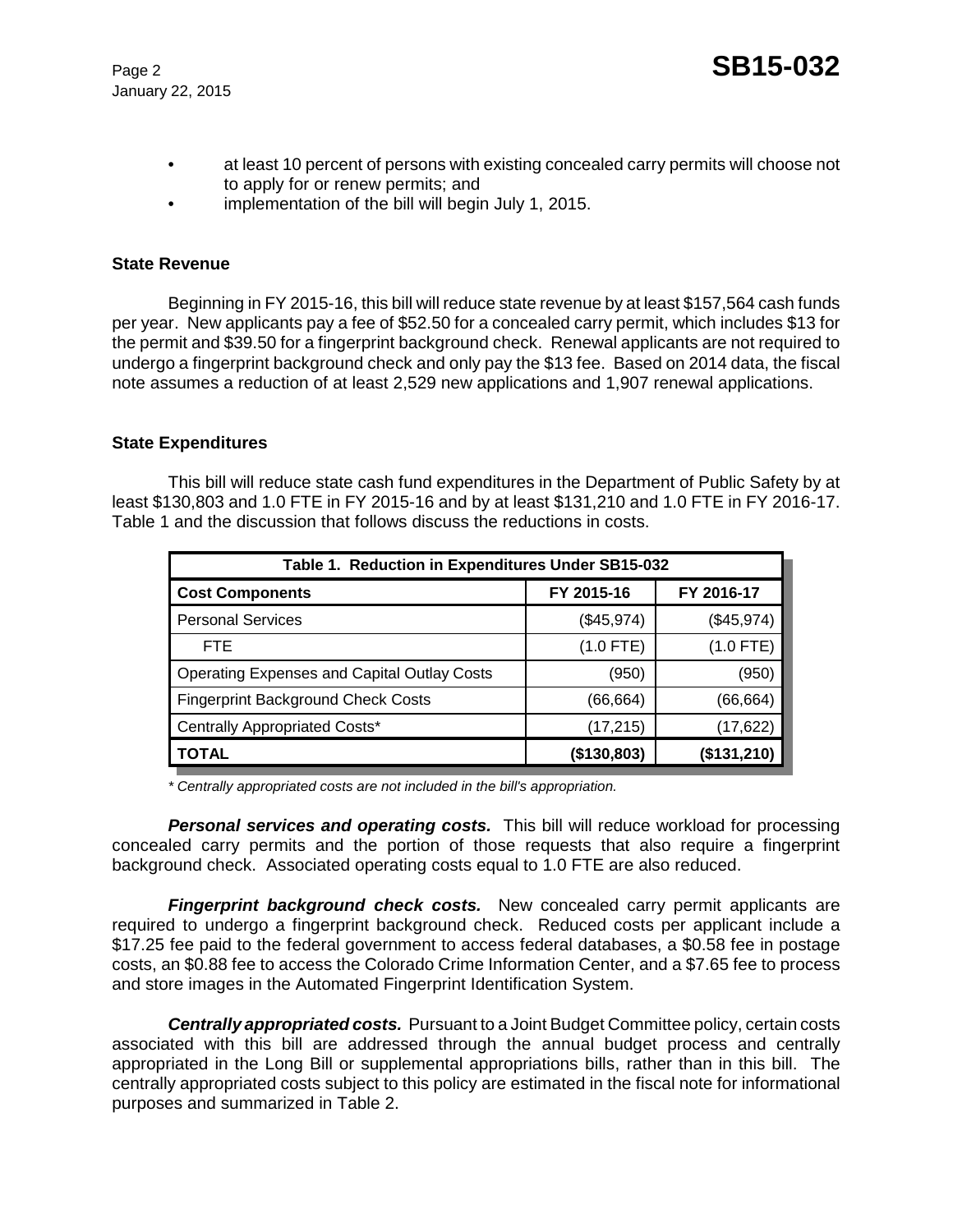| Table 2. Centrally Appropriated Cost Reductions Under SB15-032*      |            |            |  |  |  |
|----------------------------------------------------------------------|------------|------------|--|--|--|
| <b>Cost Components</b>                                               | FY 2015-16 | FY 2016-17 |  |  |  |
| Employee Insurance (Health, Life, Dental, and Short-term Disability) | (\$8,018)  | (\$8,018)  |  |  |  |
| Supplemental Employee Retirement Payments                            | (3, 563)   | (3,934)    |  |  |  |
| <b>Indirect Costs</b>                                                | (5,634)    | (5,670)    |  |  |  |
| <b>TOTAL</b>                                                         | (\$17,215) | (\$17,622) |  |  |  |

 *\*More information is available at: http://colorado.gov/fiscalnotes*

*Judicial Department.* Because fewer people can be charged with a criminal offense for carrying a concealed handgun or carrying a handgun on school grounds, the bill will reduce the trial caseload of the Judicial Department. However, the reduction is expected to be minimal because the majority of individuals who are charged with carrying a concealed weapon or carrying a weapon on school grounds are also subject to other charges.

*Higher educational institutions and the Department of Law.* If higher educational institutions must update their security and disciplinary policies and procedures as a result of the bill, workload will increase on both the institutions' and the Department of Law's behalf. However, this fiscal note assumes that institutions of higher education and the Department of Law can accomplish this increased workload within existing appropriations.

### **Local Government Impact**

The bill will reduce fee revenue and workload for county sheriffs. Currently, individuals who apply for a concealed carry permit pay county sheriffs a fee of no more than \$100 in order to cover any administrative and training costs associated with granting the permit. Individuals who apply to renew a concealed carry permit pay a fee of no more than \$50. Assuming that the number of individuals who apply for or renew concealed carry permits decreases by at least 10 percent as a result of this bill, fee revenue for county sheriffs will also decrease, as will the workload related to processing applications. The amount of the reduction will vary across counties depending on differences in the decline of applications and in the fees charged by sheriffs.

The bill has the potential to reduce the number of individuals incarcerated in county jails and the workload of district attorneys. The penalty for a class 2 misdemeanor is 3 to 12 months imprisonment in a county jail, a fine of \$250 to \$1,000, or both. Because the courts have the discretion of incarceration or imposing a fine, the precise impact at the local level cannot be determined. The cost to house an offender in county jails varies from about \$53 to \$114 per day. For the current fiscal year, the state reimburses county jails at a daily rate of \$52.74 to house state inmates. It is assumed that the impact of this bill will be minimal.

## **TABOR Impact**

This bill decreases state revenue from fees, which will decrease the amount required to be refunded under TABOR. TABOR refunds are paid from the General Fund in the year following the excess collections.